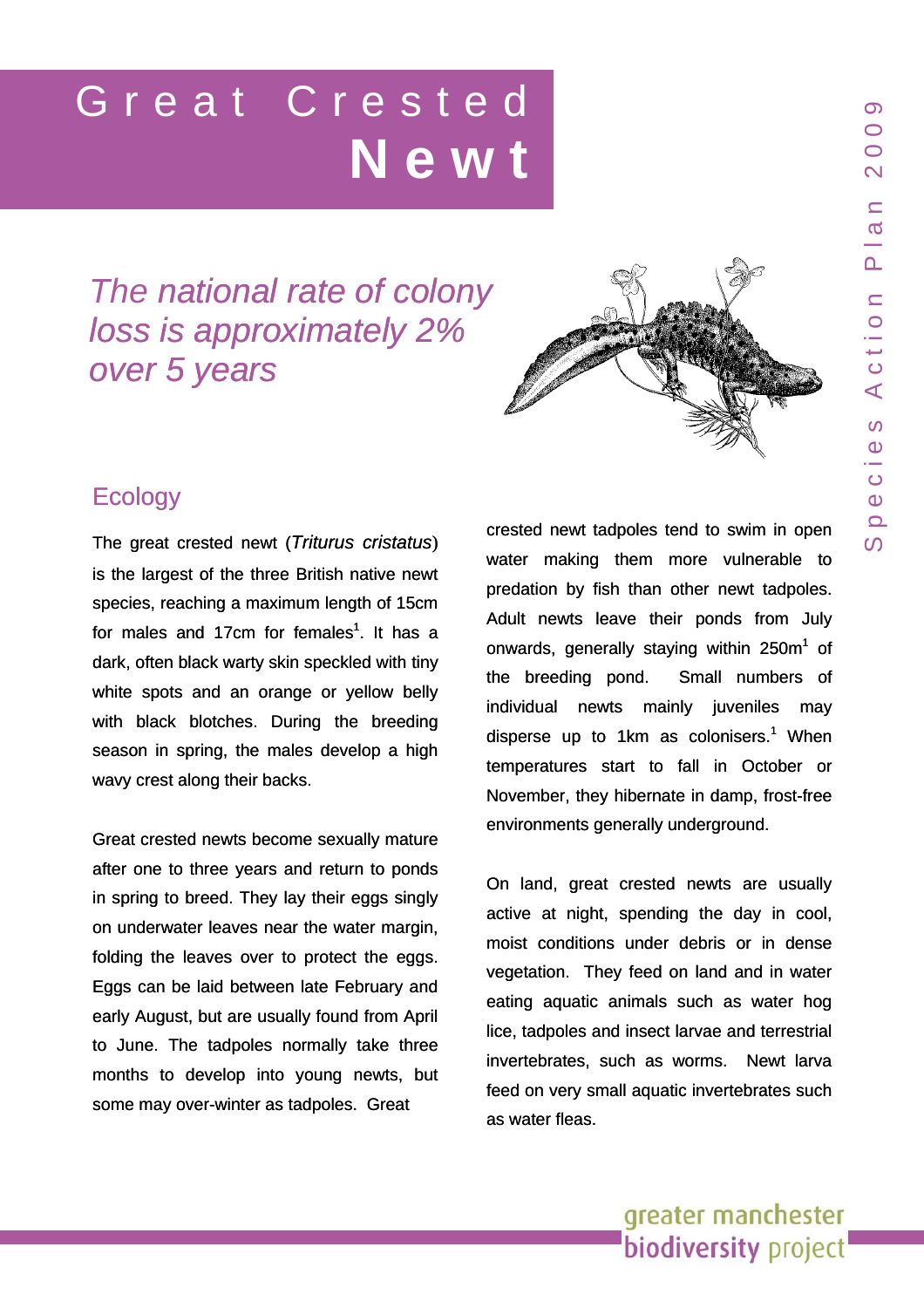$\Omega$  $\overline{O}$  $\overline{O}$  $\overline{\mathsf{N}}$ 

 $\subseteq$  $\sigma$ 

 $\overline{\mathbf{r}}$ 

### Habitat description

♦ Great crested newts need clean, preferably fish-free ponds or small reservoirs in which to breed. The most suitable ponds are over 50cm deep with well-developed aquatic vegetation. Waterbodies, where fish and waterfowl are more common, are generally avoided.

- ♦ Pondscapes (mosaics of terrestrial and aquatic habitat) supporting several breeding populations (metapopulations) are more robust than isolated ponds/populations.
- The availability of suitable terrestrial habitats near the pond is necessary for feeding, daytime refuges and hibernation. These include dense, matted grassland, marsh, reedbeds, tall herb vegetation, low scrub and piles of logs and stones.
- There is some evidence to suggest that at least one hectare of good terrestrial habitat is necessary to support between 100 and 300 adult newts.<sup>1</sup>
- Hedgerows, ditches and field margins may be important for newt dispersal.

### Current status and distribution

#### **International**

The great crested newt is widespread from the UK in the west, through southern Scandinavia and Central Europe; to the southwestern part of West Siberia.<sup>2</sup> It is absent from Ireland and southern Europe. Great crested newt populations are believed to be declining throughout much of Europe and the species is threatened in several countries.

#### **National**

The great crested newt is still quite widespread in Great Britain and is numerous locally in parts of lowland England, but the species has suffered a significant decline in recent years. Studies in the 1980's indicated a national rate of colony loss of approximately 2% over five years. It is estimated that great crested newts occur in approximately 18,000 ponds, but only 3,000 have been identified to date. The British population is among the largest in Europe and Britain therefore has an international responsibility for the species.<sup>3</sup>

#### **Greater Manchester**

Great crested newts are considered to be common but declining in Greater Manchester. The exact population of the species in the county is unknown, as are the locations of all ponds that support newts.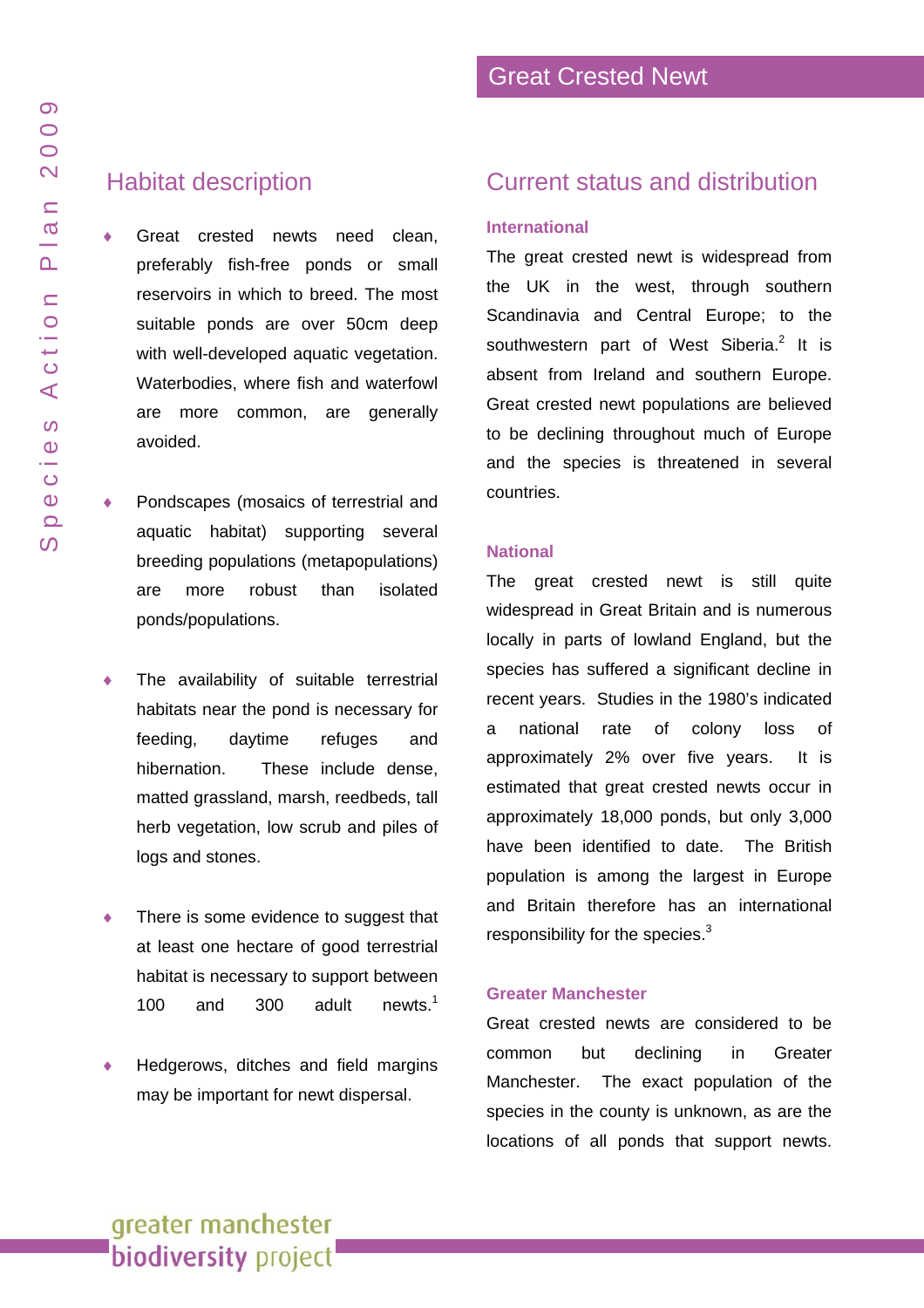Some areas such as Wigan, Bury, Bolton and parts of Salford have been well studied and surveyed. Elsewhere knowledge is more limited. It is believed that Greater Manchester has a high concentration of great crested newt ponds that could be significant in national terms. Great crested newts are believed to breed in all districts of Greater Manchester. Particularly high concentrations of great crested newts are found in Wigan, and the border between Salford and Bolton.



Distribution of Great Crested Newts in Greater **Manchester** 

#### **Legal**

The great crested newt is listed on Annexes II and IV of the EC Habitats Directive and Appendix II of the Bern Convention. It is protected under Schedule 2 of the Conservation (Natural habitats &c) Regulations 1994 (as amended) and schedule 5 of the Wildlife and Countryside Act 1981 (as amended). This means that the law protects great crested newts against trade, transport, possession, capture, injury, killing or disturbance. In addition their habitat also receives legal protection from disturbance.

# Factors affecting the species

#### **International**

Great crested newts are protected by European legislation under EC Habitats Directive. It is on the IUCN red list of threatened species. Reasons for decline are similar to those in the UK, with the addition of trapping for the pet trade in parts of the former Soviet Union.

#### **National**

- ♦ Direct loss of breeding ponds and terrestrial habitats to development is declining but is still a factor.
- Fragmentation of habitat, both terrestrial and aquatic due to development
- ♦ Loss of suitable breeding ponds as a result of natural succession
- Introduction of fish to breeding ponds
- ◆ Decline in water quality of ponds due to pollution, including agrochemical run-off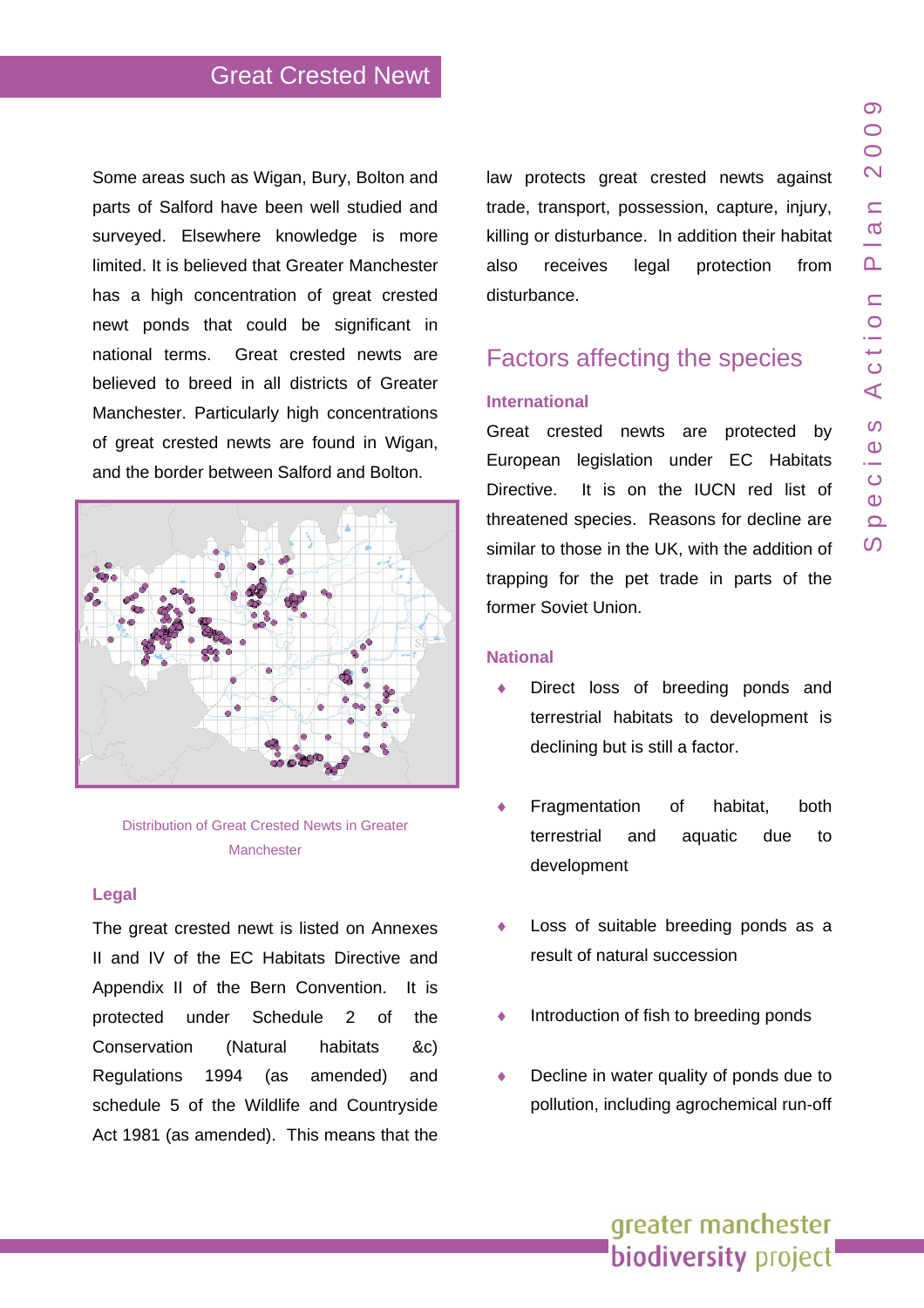$\Omega$  $\overline{O}$  $\bigcirc$  $\overline{\mathsf{N}}$ 

 $\subseteq$  $\sigma$ 

 $\overline{\mathsf{r}}$ 

ction

 $\prec$ 

 $\boldsymbol{\omega}$ 

- ♦ Infilling of ponds on agricultural land
- ♦ Water table reduction due to drainage or water abstraction

#### **Greater Manchester**

- As for National, with direct loss of habitat and habitat fragmentation as a result of development, fish introduction and loss through succession particularly important issues.
- ♦ Reclamation of derelict land may have a negative impact on the species.
- A lack of baseline information for some Boroughs.
- Non-native species such as Canada geese and *Crassula helmsil*l are causing localised problems.

#### **Long-term trends and potential threats**

- Pressure from residential, industrial and infrastructure development is likely to continue
- $\bullet$  The effects of climate change on great crested newts and their habitats are difficult to predict, but changes in the amount and distribution of rainfall could affect breeding ponds and therefore newt populations.
- The current lack of management of waterbodies and associated habitats in the agricultural and industrial sectors is unlikely to change leading to succession of farm ponds and potentially to dam failure in mill lodges.
- ♦ Increased protection through the legal and planning system as a result of European rulings, NERC Act and LDF system.

## Current actions

#### **International**

- EC rulings have continued to strengthen implementation of the habitats directive.
- ♦ Development of the Pan-European Ecological Network will help to reverse fragmentation of wetlands habitats on mainland Europe.
- The EU through the Life Nature Fund have supported a number of projects including the New-life to Europe's Oldest reptile and amphibians in Poland, Lithuania and Germany and Protection of Great crested newts in the Eastern Baltic Region in Estonia, Finland and Denmark.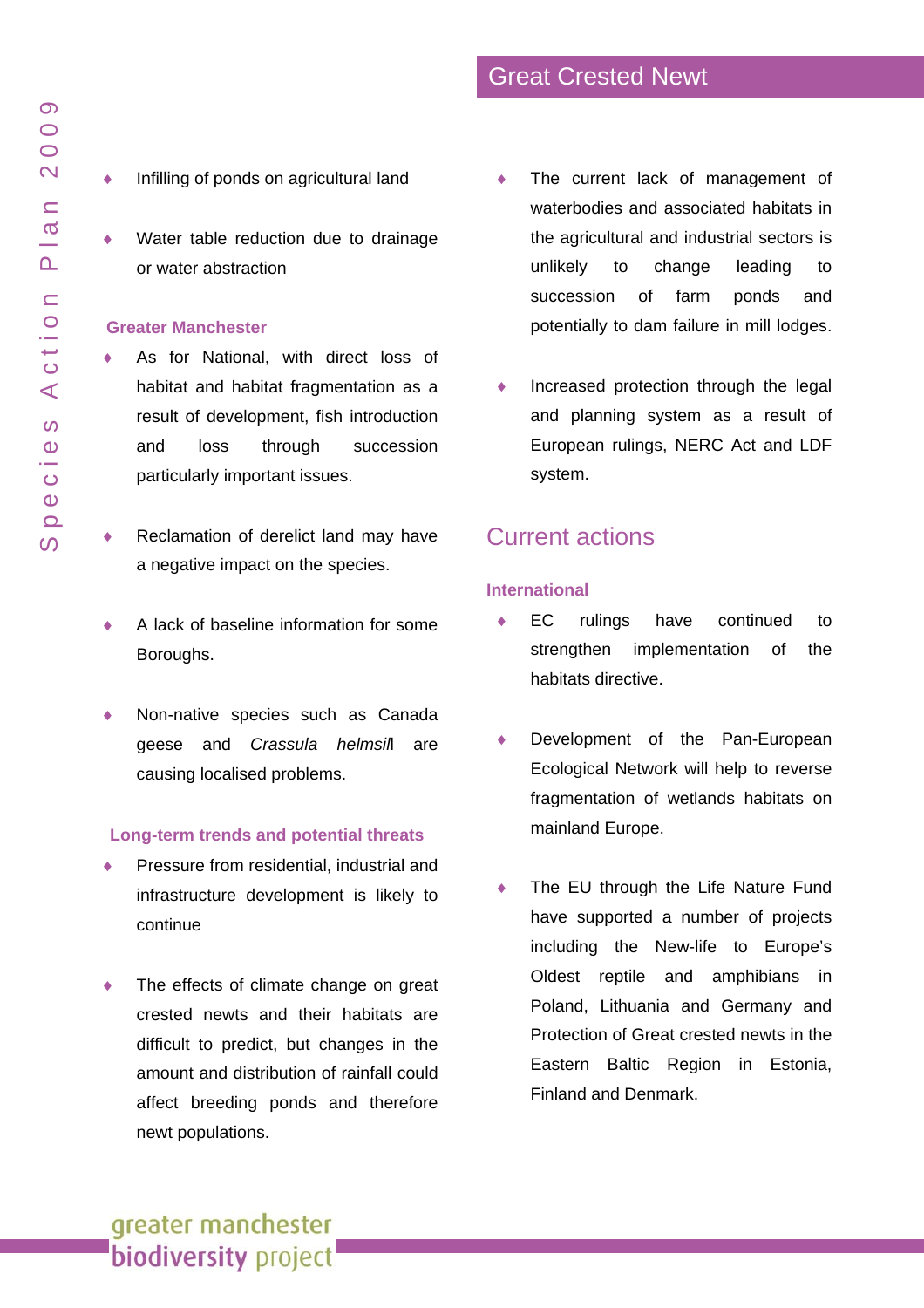#### **National**

- The "Great Crest Newt Mitigation [Guidelines" 2001](http://naturalengland.etraderstores.com/NaturalEnglandShop/product.aspx?ProductID=a7edae69-c711-4761-9829-458caf7c5e37) available free from the Natural England website, and [Froglife](http://www.froglife.org/GCNCH/GCNCH.htm) provide detailed requirements for great crested newt survey and mitigation $^{1,4}$ .
- Requirement for licences from DEFRA where development is proposed, and conservation licenses from Natural England where management or survey activities require the disturbance of great crested newts and their habitat
- A Wildlife Licensing Unit based in Bristol and Peterborough now deals with all European Protected species license applications including great crested newts. [European Protected](http://www.naturalengland.org.uk/Images/epscompletepresentation_tcm6-3717.pdf) [Species licensing presentations](http://www.naturalengland.org.uk/Images/epscompletepresentation_tcm6-3717.pdf)
- A species action plan has been prepared for great crested newts as part of the UK Biodiversity Action Plan. Over seventy local action plans have also been produced.
- Twenty-two sites have been designated Natura 2000 sites where great crested newts are a primary reason for the SAC designation. A further 10 SAC's

include great crested newts as a qualifying reason.<sup>6</sup>

♦ Under [Regulation 44 of the](http://www.opsi.gov.uk/si/si2007/uksi_20071843_en_1)  [Conservation \(Natural Habitats &c\)](http://www.opsi.gov.uk/si/si2007/uksi_20071843_en_1)  [Regulations 1994 \(as amended\),](http://www.opsi.gov.uk/si/si2007/uksi_20071843_en_1) three tests have to be met before Natural England will grant a license for an activity that may harm the Conservation status of the great crested newt. In summary these are that there is no suitable alternative site, the development is of overriding public interest and that the favourable conservation status of the newts can be maintained. The UK has recently strengthened its interpretation of Habitats Directive, through amendments to the Conservation (Natural Habitats &c) 1994 removing several defences i.e. previously lawful activities that were found under Regulation 40 and given responsibility in Scotland to the Scottish Parliament.

#### **Greater Manchester**

GMEU and local authorities consider impacts of developments on known great crested newt sites when reviewing planning applications.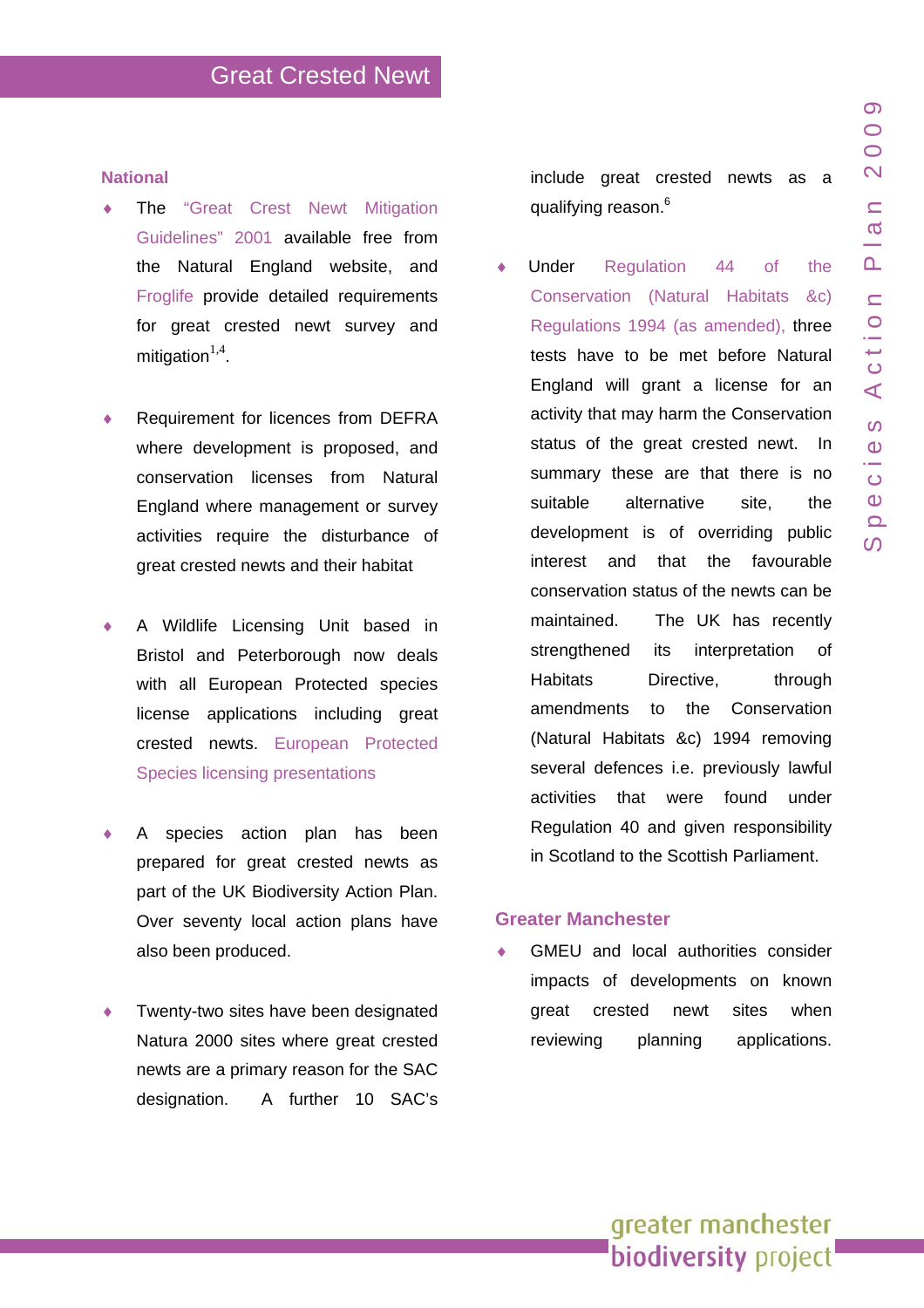- ♦ The Wildlife Trust for Lancashire, Manchester and North Merseyside undertook surveys of ponds in the north of the county, in the 1990's adding to information on the occurrence of great crested newts.
- ♦ Bolton Conservation Volunteers and The Wildlife Trust for Lancashire, Manchester and North Merseyside are active in pond creation and management.
- There is awareness amongst Greater Manchester local authorities of the status and requirements of the species and the need for surveys when a development is planned within 250 metres of a known or potential great crested newt ponds.
- ♦ Bolton and Wigan Councils have local species action plans for great crested newts.
- Bury Council has recently funded a survey of all waterbodies below 0.5 hectares in the Borough which found 61 breeding ponds including five new

metapopulatons.<sup>7</sup>

GMEU holds information on known great crested newt ponds on GIS for all of Greater Manchester.

# Objectives and targets

#### **National**

- Maintain the geographical range of the great crested newt.
- Maintain the viability of existing great crested newt populations.

က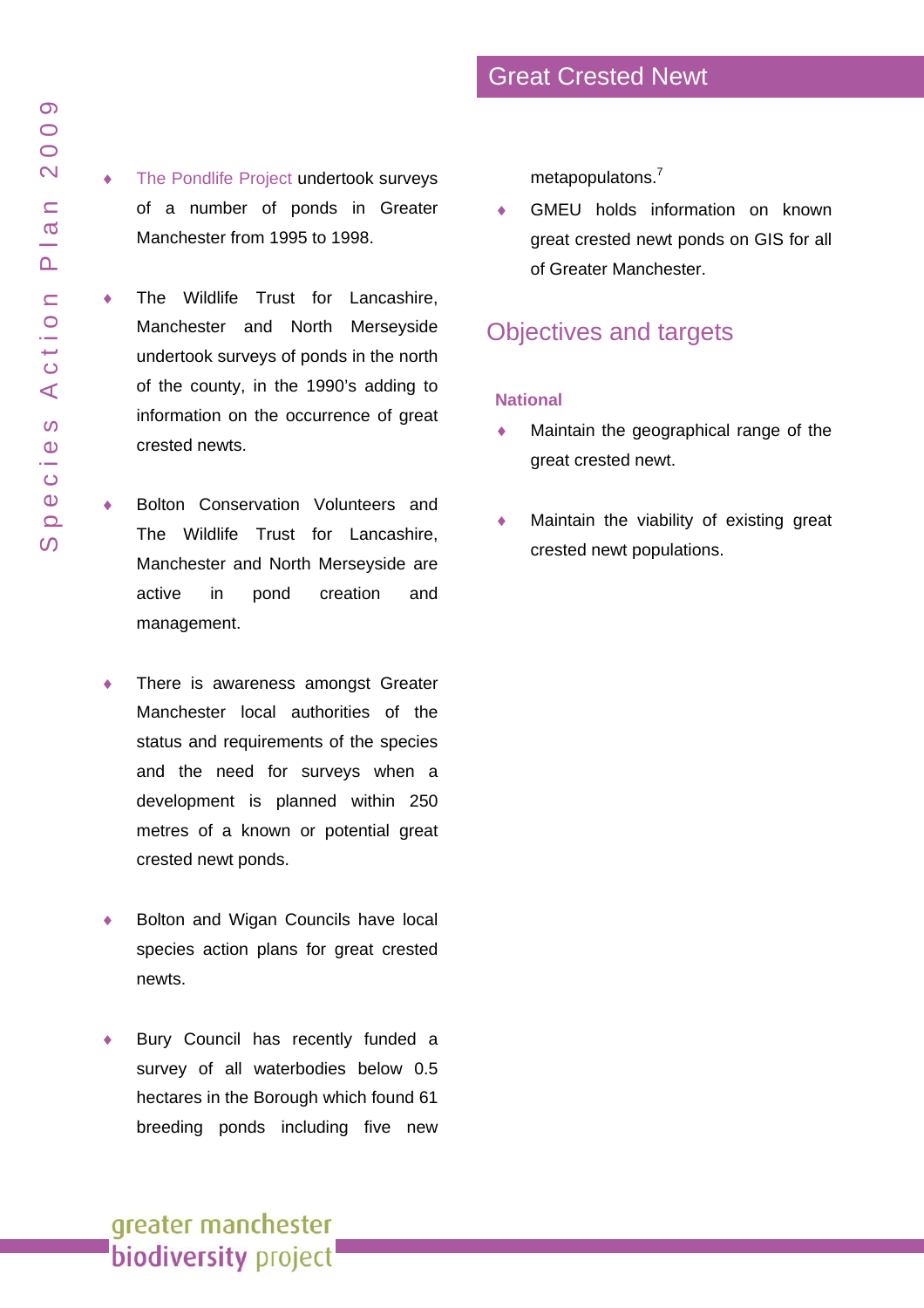| <b>Objective</b>                           | <b>Target</b>                                      | <b>Target</b> |
|--------------------------------------------|----------------------------------------------------|---------------|
|                                            |                                                    | <b>Date</b>   |
| Determine<br>the<br>current                | Establish the principle that baseline data on      | 2010          |
| population and range of great              | protected species is essential for the Local       |               |
| crested newts in the county.               | Development Framework process and in order         |               |
|                                            | for Local Authorities to meet their biodiversity   |               |
|                                            | duty under section 40 NERC Act.                    |               |
|                                            |                                                    |               |
|                                            | Ensure that all opportunities to carry out surveys |               |
|                                            | are taken.                                         |               |
|                                            |                                                    |               |
| Maintain the range, distribution Establish | network of 'indicator<br>ponds'<br>a               | 2010          |
| and viability of great crested             | throughout Greater Manchester to be monitored      |               |
| newt populations across Greater            | on a five year rolling programme                   |               |
| Manchester at no less than 2000            |                                                    |               |
| levels,<br>including<br>sites<br>new       |                                                    |               |
| discovered after this date as a            |                                                    |               |
| result of base-line survey work.           |                                                    |               |

Identify potential areas for expansion of GCN distribution in the county, targeting sites that would create linkages between currently isolated populations. Identify 'pond ways' and ecological enhancement 10 new areas that would link existing isolated populations in LDF's with the aim of using section 106's and planning gain when potential sites come forward for development. sites by 2015

# Proposed actions

**Policy**

♦ Ensure the importance of great crested newts and their associated habitats is recognised and protection and

enhancement policies are included in LDF Core Strategies, or as Supplementary planning documents. GMEU, LA's. Ongoing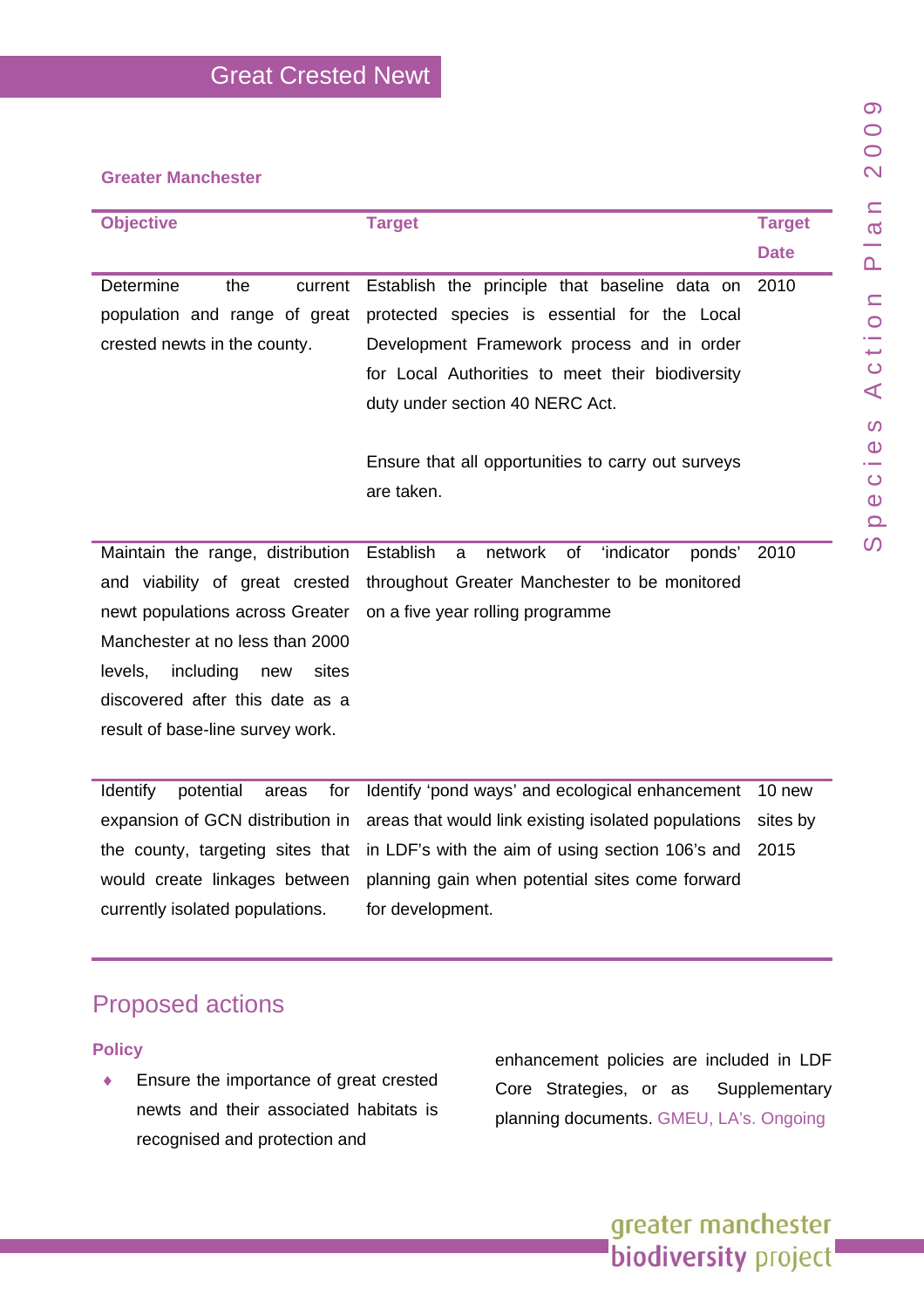♦ Ensure all planning applications are adequately assessed in relation to their impact on great crested newts and their habitat. Loss or damage is avoided and if this is unavoidable, opportunities are taken for mitigation and or compensation. LA's, GMEU, WT's. **Ongoing** 

#### **Site Safeguard**

- Identify and secure areas for potential expansion of great crested newt habitat (to reduce isolation and fragmentation of sites) through LDF ecological enhancement areas. GMEU, LA's. Ongoing through LDF cycle.
- Identify all ponds known to hold populations of great crested newts and likely terrestrial habitat associated with the ponds in Local Development Frameworks and planning constraint systems. GMEU, LA's. Ongoing

#### **Land Management**

Promote and encourage favourable management of habitats associated with great crested newt where the species is known to occur on local authority land holdings, through longterm conservation management plans or agreements. Compile list of publicly owned GCN breeding ponds by 2010 and management plans for sites by 2011. GMEU, LA's. 2010/11

#### **Species Management**

Produce a report Considering translocation or re-introduction programmes to restore populations to previously occupied or appropriate new sites where natural colonisation is unlikely. NE, GMBP. 2010 for report, 2012 first scheme if warranted

#### **Advisory**

- Promote Natural England, JNCC and Froglife guidelines on best practice for great crested newt management, to LA's, developers, and land managers. FWAG, LA's, WT's, GMBP. Ongoing
- ♦ Mail landowners on availability of grant aid in conjunction with other species and habitat action plans. DEFRA, FWAG, NE. Mailing List established by 2010. Biennial mail shots thereafter

#### **Future Research and Monitoring**

- Pursue funding and undertake survey of great crested newts using standardised and repeatable methodology. GMBP. 2010
- ♦ Maintain central database of all sites where great crested newts are found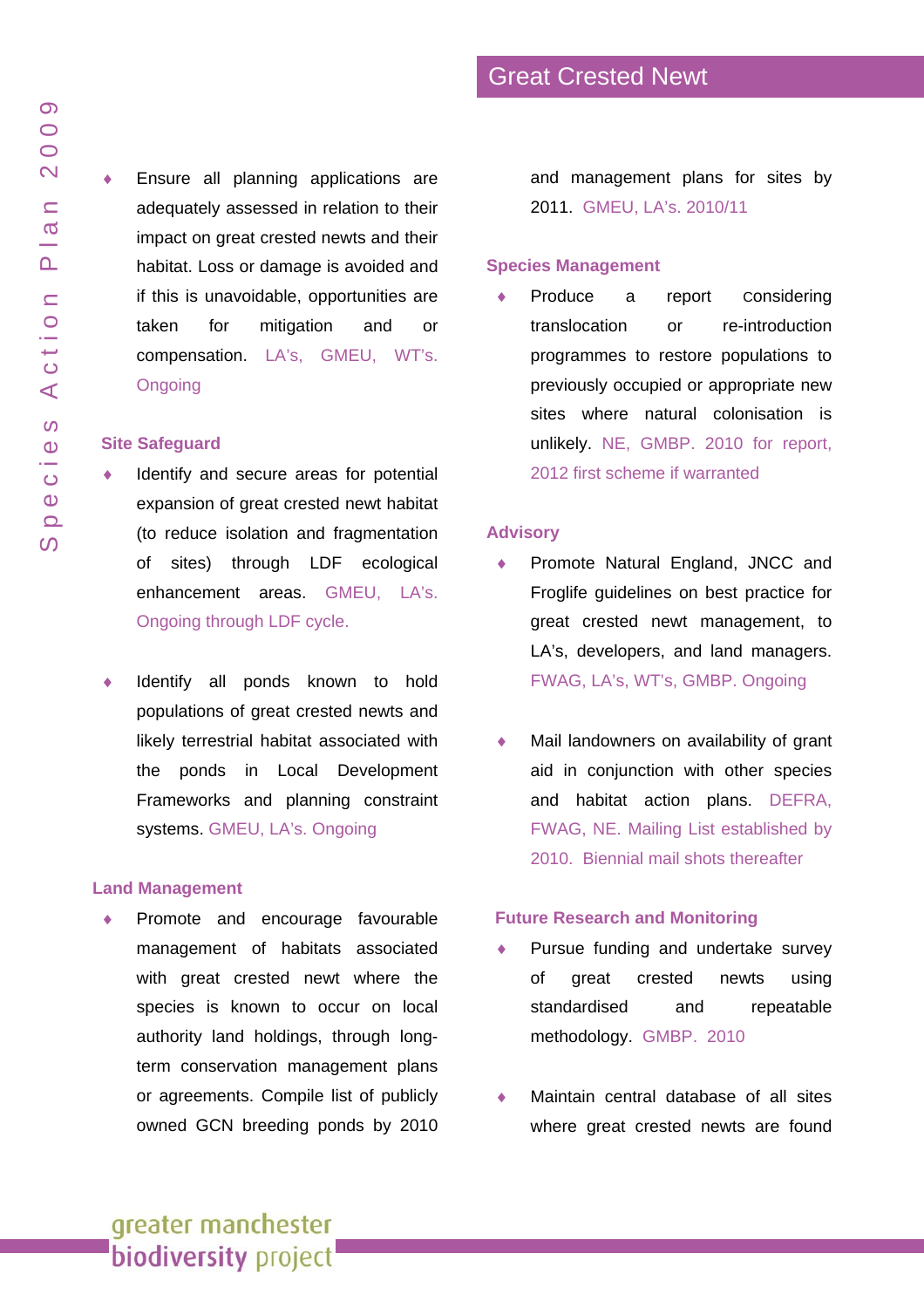including details of the condition of associated habitats and potential expansion areas. Make this information available to key partners. GMEU. Ongoing

- Contribute to increasing information on UK great crested newts by submitting information from GM database to National Biodiversity Network web based catalogue on survey information. GM LRC. Ongoing
- Submit details of relevant conservation achievements to the national biodiversity reporting system, BARS, to meet requested deadlines. GMBP. **Ongoing**
- Develop and implement appropriate surveillance and monitoring programmes to assess progress toward action plan targets on 10 sites across Greater Manchester to ensure that management is appropriate. GMBP. Develop by 2010, First Baseline survey 2011

#### **Communication and Publicity**

♦ Seek opportunities to raise the profile of great crested newts and their habitats in the media and improve public awareness of its wildlife and conservation value through events, interpretation and production of leaflets. All BAP partners. Ongoing

#### **LEAD PARTNERS**

| <b>DEFRA</b>  | <b>Department for Environment</b>      |
|---------------|----------------------------------------|
|               | <b>Food &amp; Rural Affairs</b>        |
| ΕA            | <b>Environment Agency</b>              |
| <b>FWAG</b>   | <b>Farming and Wildlife Advisory</b>   |
|               | Group                                  |
| <b>GMBP</b>   | <b>Greater Manchester Biodiversity</b> |
|               | Project                                |
| <b>GMEU</b>   | <b>Greater Manchester Ecology Unit</b> |
| <b>GM LRC</b> | Greater Manchester Local               |
|               | <b>Record Centre</b>                   |
| LA's          | <b>Local Authorities</b>               |
| NE            | <b>Natural England</b>                 |
| WT's          | The Wildlife Trusts                    |

## Best practice guidelines

◆ Ponds and other waterbodies should be kept free from predatory fish. Occasional drying up can be good as it prevents fish from becoming established. Ponds however, need to retain open water for the majority of breeding and larval development seasons to ensure adequate numbers of new recruits into the local population.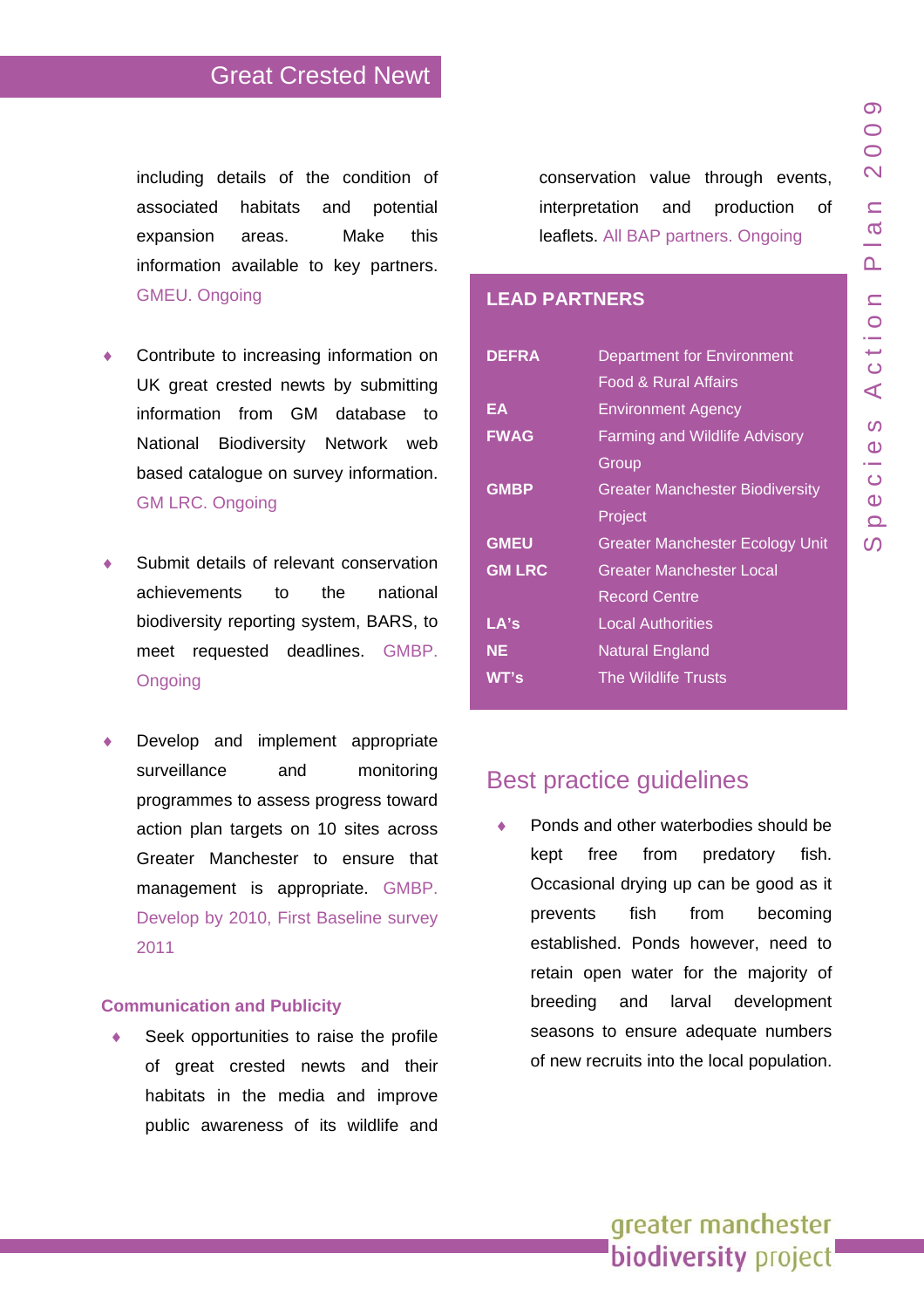♦ Silt or water plants should not excessively choke ponds and other waterbodies.

♦ Management of ponds and other waterbodies should only be undertaken in late autumn and winter when newts are absent. Only a small percentage of the pond area should be managed in any one year to leave sections undisturbed as refuges. A conservation licensed may be required from Natural England to manage a great crested newt pond or site.

- Ponds and waterbodies should be largely unshaded, especially on the south side, to let the water warm up. Trees and shrubs however add to the value of the terrestrial habitat and if positioned to the north of the pond can assist in the warming of the local microclimate.
- Piles of logs or heaps of rubble should be left as daytime refuges and hibernation sites. Purpose built hibernacula can be provided.
- Chemicals should not normally be used in great crested newt ponds or on land around them. A license will be required from the EA if the waterbody concerned

is connected to a watercourse.

Great Crested Newt

- ♦ Areas of rough, long grass should be encouraged providing daytime refuges during the summer months.
- Where there are clusters of waterbodies with existing or potential newt populations, management should aim to provide corridors of suitable habitat such as ditches and long grass to link them.

Further information about Great Crested Newts can be found here:

[Great Crested Newt Mitigation Guidelines,](http://naturalengland.etraderstores.com/NaturalEnglandShop/product.aspx?ProductID=a7edae69-c711-4761-9829-458caf7c5e37) Natural England

[Brief Guide to Habitat Management,](http://www.herpconstrust.org.uk/downloads/GreatCrestedNewtManagementLeaflet.pdf) Herpetological Conservation Trust

[Great Crested Newt Conservation Handbook,](http://www.froglife.org/GCNCH/GCNCH.htm) **Froglife** 

# Links to relevant BAP's

[Ponds and Lodges](www.gmbp.org.uk/site/images/stories/ponds & lodges bap_09.pdf)  [Reedbeds](www.gmbp.org.uk/site/images/stories/reedbeds & bittern bap_09.pdf)  [Hedgerows](www.gmbp.org.uk/site/images/stories/hedgerows bap_09.pdf)  [Wigan BAP](http://www.wlct.org/leisure/biodiversity)